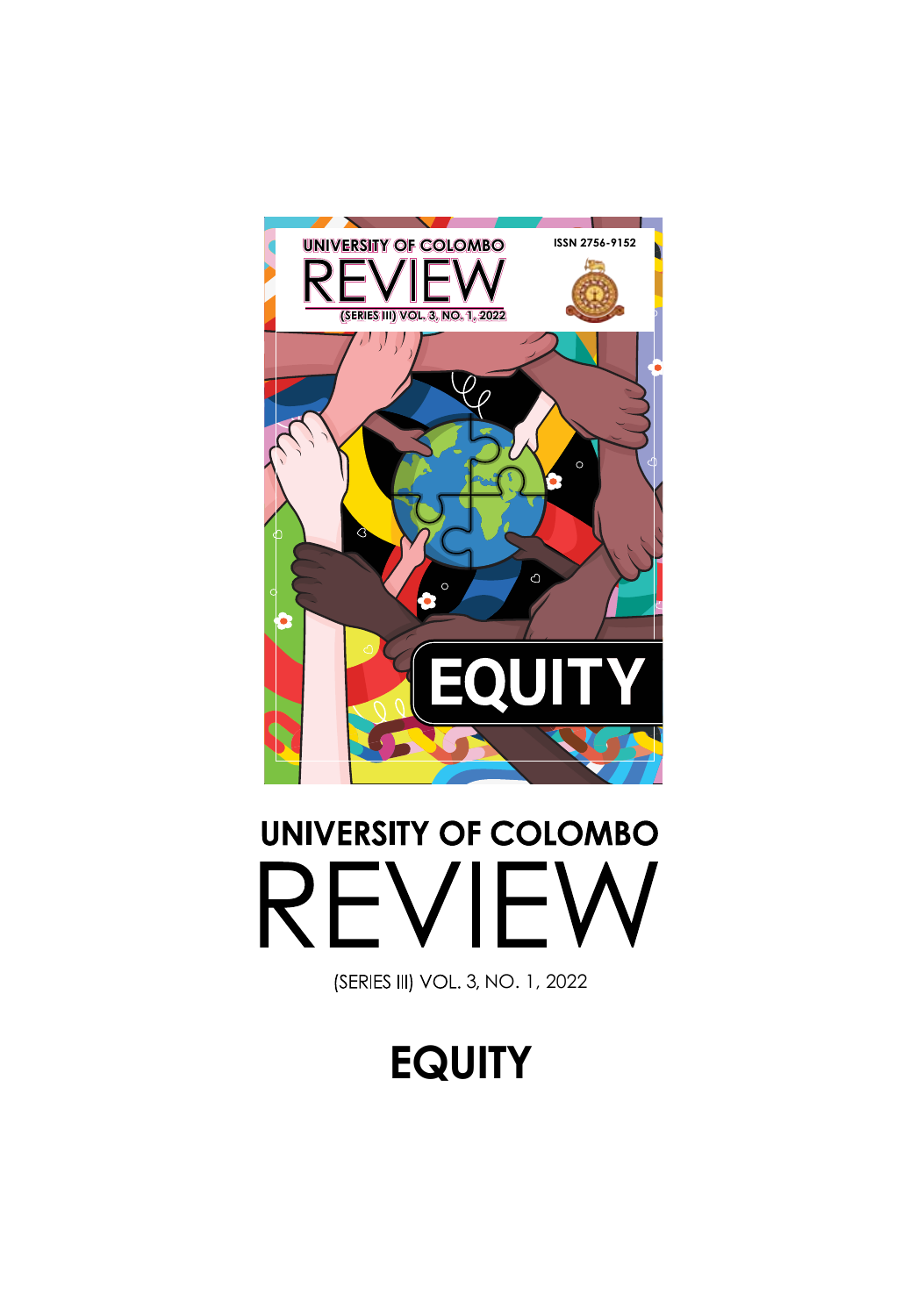## **EDITORS**

#### Dr. Dinesha Samararatne (Guest Editor)

Department of Public & International Law, Faculty of Law University of Colombo, Sri Lanka. Email: dinesha@law.cmb.ac.lk

#### Senior Professor Neloufer de Mel

Senior Professor (Chair) of English Department of English, Faculty of Arts University of Colombo, Sri Lanka. Email: neloufer@english.cmb.ac.lk

#### Professor Panduka Karunanayake

Professor in Clinical Medicine Department of Clinical Medicine, Faculty of Medicine University of Colombo, Sri Lanka. Email: panduka@clinmed.cmb.ac.lk

## EDITORIAL OFFICE

The Librarian

University of Colombo P. O. Box 1698, Reid Avenue, Colombo 07, Sri Lanka.

#### All Correspondence

Email: ucr@cmb.ac.lk

#### Manuscript submission information

https://ucr.cmb.ac.lk

#### Publication Frequency

The University of Colombo Review (Series III) is published biannually in November & May

#### Publisher

University of Colombo, Colombo, Sri Lanka.

## ISSN 2756-9152

#### © Copyright

All articles in the *University of Colombo Review* will be published in accordance with Creative Commons Attribution CC BY-NC-ND International License, in which re-users can copy and distribute the articles as long as they remain unchanged, in any medium or format for noncommercial purposes and with due acknowledgement and correct citation.

#### Disclaimer

The facts, opinions, and views published in the *University of Colombo Review* are solely the statements of the authors and do not reflect those of the Editors, or the Editorial Board, or the Publisher. Authors are responsible for all contents of their article(s) including originality, citing sources, accuracy of facts, plagiarism, and safeguards of those at risk including vulnerable groups. The *University of Colombo Review* and/or its publisher cannot be held responsible for violations of other parties' rights, or any damage incurred as a consequence of the use or application of any of the contents of the *University of Colombo Review*.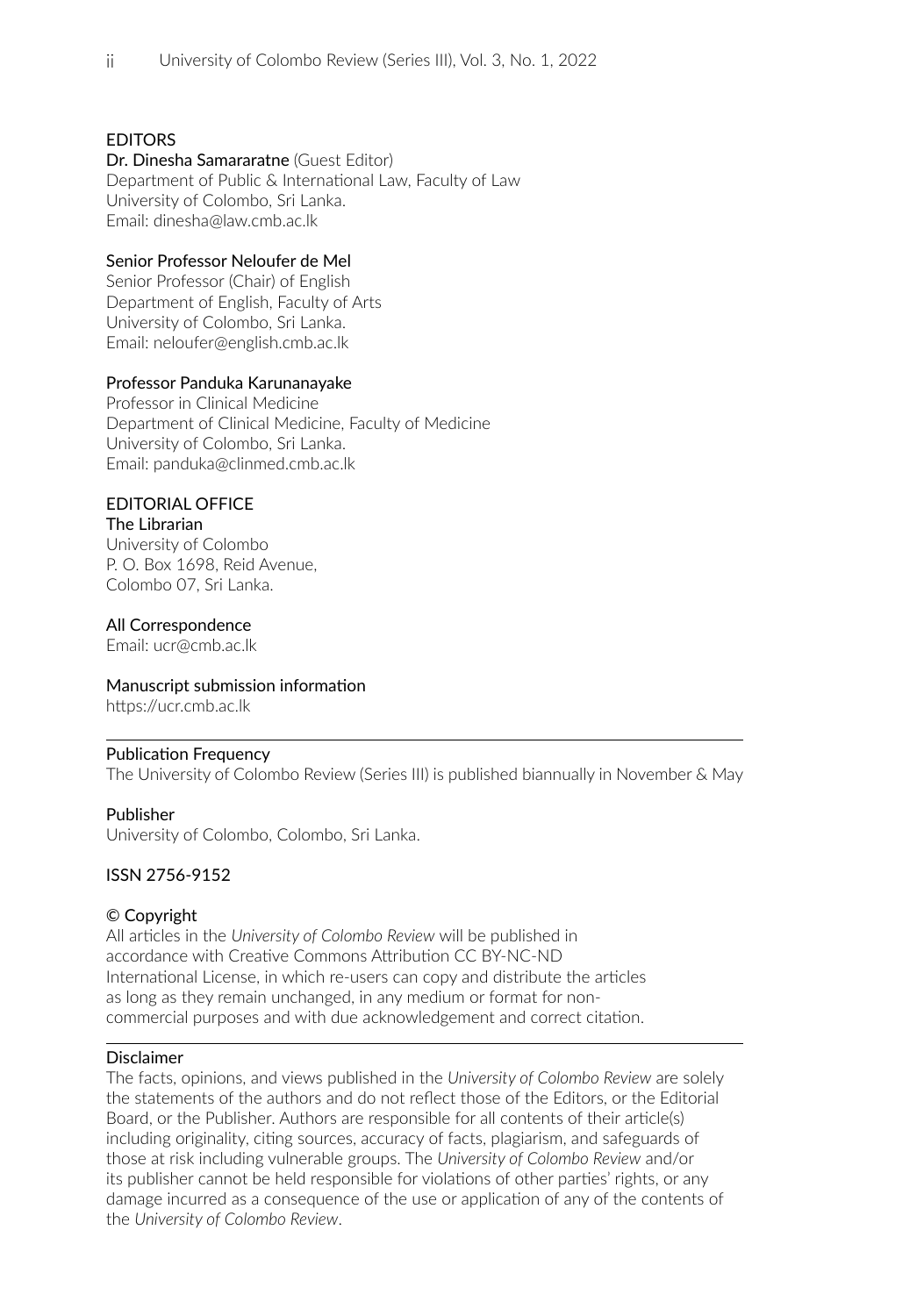#### Members of the Editorial Board

Dr. D. C. Kuruppu, Acting Librarian, University of Colombo, Sri Lanka. Prof. Wasantha Seneviratne, Faculty of Law, University of Colombo, Sri Lanka. Prof. Mayuri R. Wijesinghe, Faculty of Science, University of Colombo, Sri Lanka. Prof. K. Dissanayake, Faculty of Management & Finance, University of Colombo, Sri Lanka. Prof. Tharusha N. Gooneratne, Faculty of Management & Finance, University of Colombo, Sri Lanka.

Prof. Lakshman Wedikkarage, Faculty of Education, University of Colombo, Sri Lanka. Dr. Nirmali Wijegoonawardana, Faculty of Arts, University of Colombo, Sri Lanka. Dr. Dushyanthi Jayawardene, Faculty of Medicine, University of Colombo, Sri Lanka. Prof. D. Sri Ranjan, Sri Palee Campus, University of Colombo, Sri Lanka. Dr. S. M. Young, Faculty of Technology, University of Colombo, Sri Lanka. Dr. G. A. S. Premakumara, Faculty of Nursing, University of Colombo, Sri Lanka.

#### International Advisory Board

Prof. Tariq Jazeel, Professor of Human Geography, University College London, UK.

Prof. Tony Anghie, Professor of Law, University of Utah, U.S.A.

Prof. Patrick McNamara, Professor, Department of Political Science, Director, International Studies, University of Nebraska, U.S.A.

Prof. Zahirul Hoque, Professor of Management Accounting/Public Sector, Director, Centre for Public Sector Governance Accountability and Performance, La Trobe University, Australia.

Prof. Takeshi Fujino, Professor, Environmental Science and Technology, Saitama University, Japan.

Dr. Rasika Jayasekare, Senior Lecturer in Nursing and Midwifery, Clinical and Health Science, University of South Australia, Australia.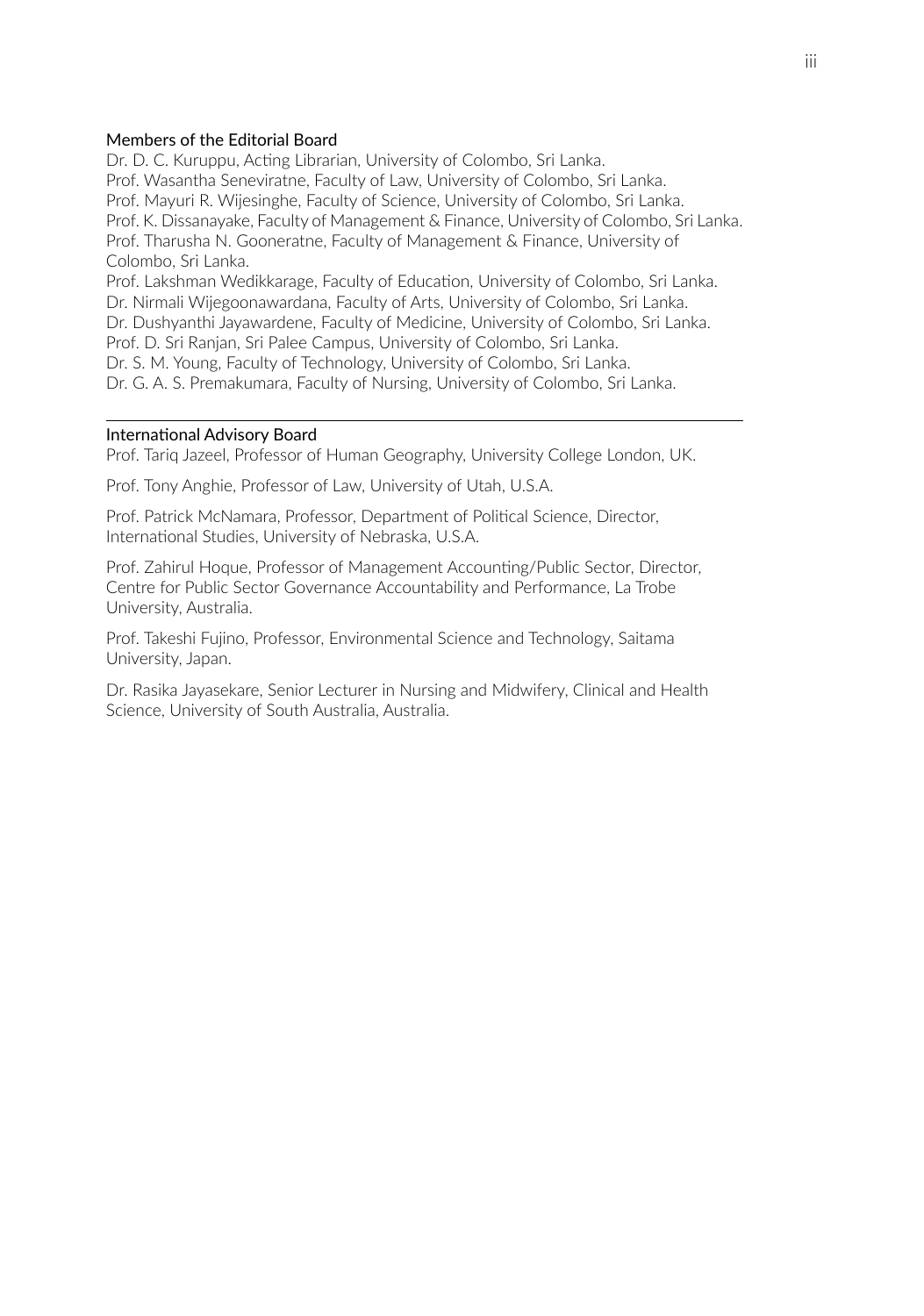University of Colombo Review (Series III), Vol. 3, No. 1, 2022

# Acknowledgements

The Vice Chancellor, University of Colombo

The Editorial Committee of the *University of Colombo Review*

Dr. D. C. Kuruppu, Acting Librarian, University of Colombo

Madhushan Lankathilake – Assistant Librarian, University of Colombo & Coordinator, *UCR*

Nalin Chinthaka Senanayake – Assistant Librarian, University of Colombo

Binendri Perera - Department of Public and International Law, University of Colombo & Copy Editor, *UCR*

Sudath Attanayake – Page Design and Digital Layout, *UCR*

W. A. N. Buddhika – Second year student, Faculty of Law, Cover Design, *UCR*

Layan Chathuranga - Network Operations Center, University of Colombo

The Peer Reviewers

The Authors who submitted articles to the *UCR*

The University of Colombo Press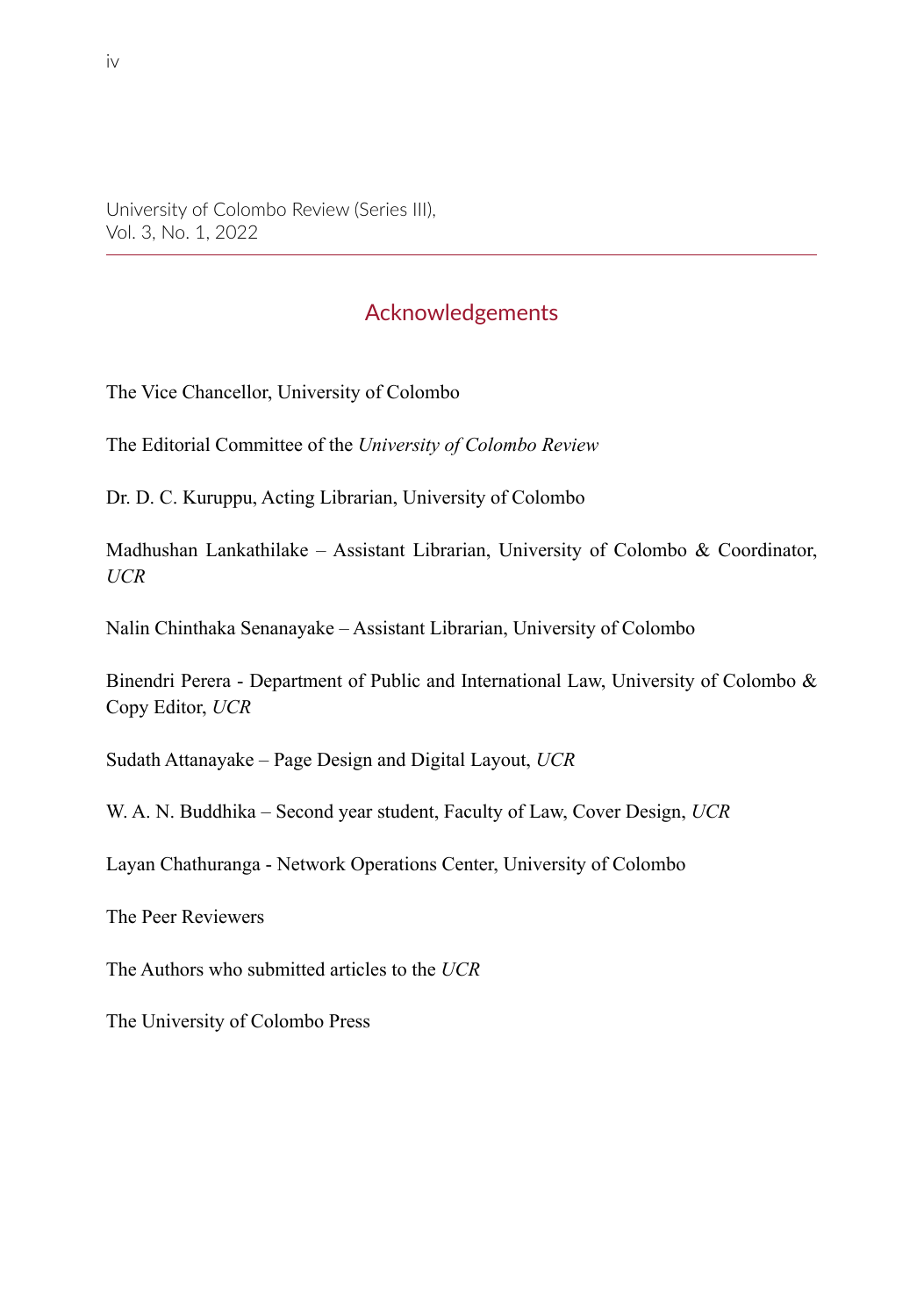University of Colombo Review (Series III), Vol. 3, No. 1, 2022

# Contents

| Guest Editorial                                                                  | $01 - 02$   |
|----------------------------------------------------------------------------------|-------------|
| Kanchana Wijayawardena                                                           |             |
| Embedding ethics of care into sustainable human resource management to           |             |
| foster gender inclusive work culture in engineering                              | $03 - 19$   |
| S. W. K. Gamage & Piyanjali de Zoysa                                             |             |
| Perception of physiotherapy students regarding their chosen career:              |             |
| An exploratory study on leveling the playing field                               | $20 - 31$   |
| Priyanga Dunusinghe                                                              |             |
| Analyzing wage differentials by fields of study: Evidence from Sri Lanka         | $32 - 51$   |
| H. Shereen Senarathne & M. K. D. L. Meegoda                                      |             |
| Cultural competence among student nurses in two selected government schools      |             |
| of nursing in Sri Lanka: A descriptive study                                     | $52 - 65$   |
| James Taylor & Roshan de Silve-Wijeyaratne                                       |             |
| Historical memory, reimagining the present: The spatial politics of monuments in |             |
| Thailand and Sri Lanka                                                           | $66 - 87$   |
| H. T. K. Ishara Jayarathne                                                       |             |
| The impact of development projects on the right to equality                      | $88 - 99$   |
| Arosha S. Adikaram & Pavithra Kailasapathy                                       |             |
| What not to do: (In)justice enactment in handling                                |             |
| complaints of sexual harassment                                                  | $100 - 118$ |
| Manikya Kodithuwakku                                                             |             |
| Instigating murder? Gendered inequities in the                                   |             |
| interrogations of a primary witness in a murder trial                            | 119 - 134   |